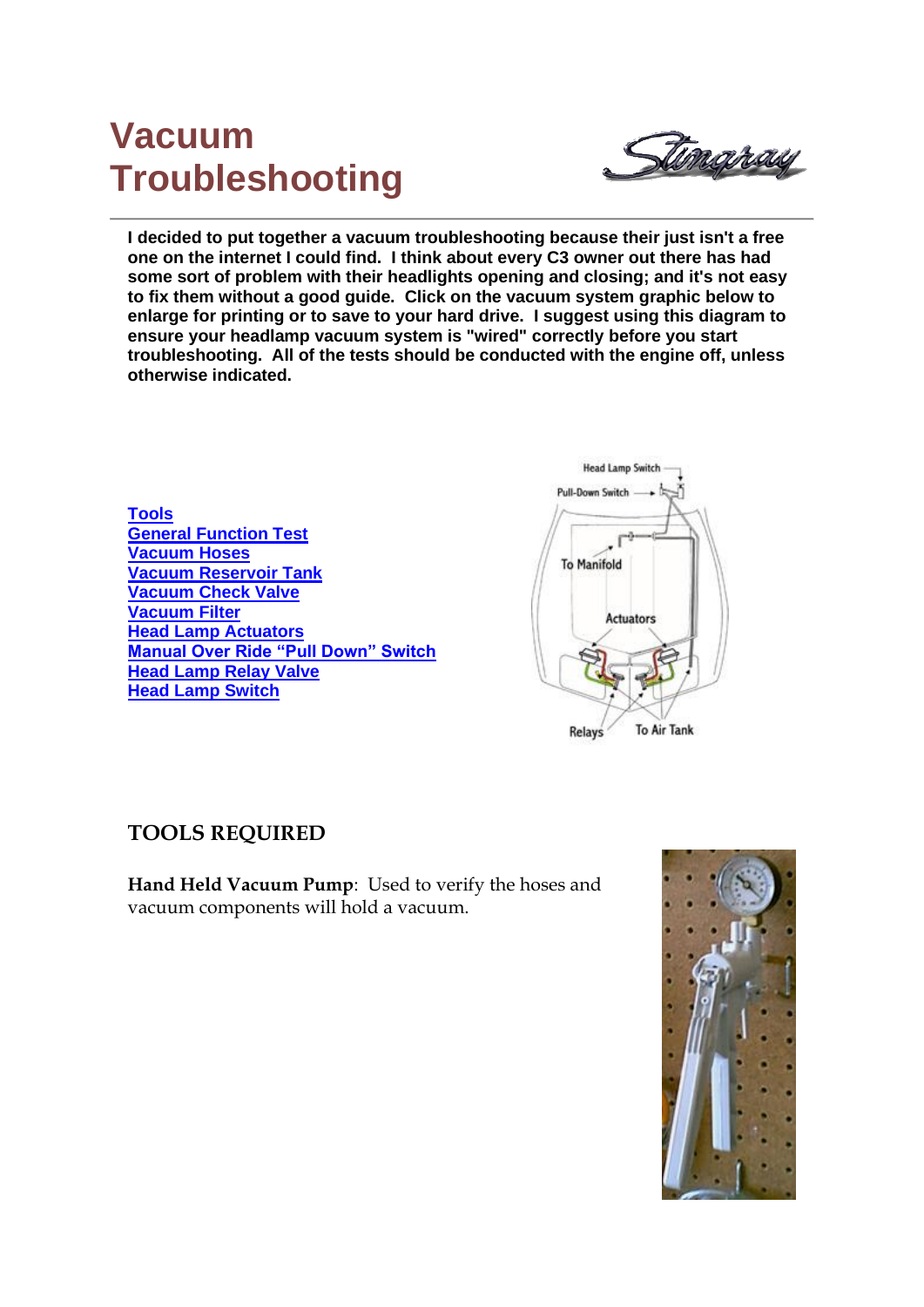

**Vice Grips:** Used to block a hose by clamping it.

#### **GENERAL FUNCTION TEST**

The headlamps should be off and closed and the pull down switch should be pushed in. Pinch closed the small white hose leading to a relay valve and the headlamp doors should open. When released, the door should close. This operation usually can only be performed once without the car running. If this test fails and your headlamps still open and close while the car is running, it simply means the system is not operating at 100 percent as designed. The following tests should help you pinpoint why this test failed.

#### **VACUUM HOSES**

**DESCRIPTION**: The vacuum system uses different sized black rubber hoses. Small hoses have an inside diameter of 5/32", medium 7/32" and large 9/32". The hoses should have colored stripes that correspond to colored paint dots on the vacuum system components. The colors used are red, yellow, green, white and blue. **The red hoses are used to close the headlamp doors and the green hoses are used to open them**. **Yellow hoses are used for the vacuum supply** or holding tank. **The small white hoses are signal hoses**; they signal the relay to open or close. The small blue hoses are used to connect the pull down switch with the headlamp switch.

**TROUBLESHOOTING:** First used the diagram above to ensure the vacuum system is "wired" correctly. This includes checking for kinks, pinches and holes. Plug one end of the hose (I use a bolt a little bigger than the inside diameter of the hose) and connect the other to a vacuum pump. If the vacuum pressure drops, the hose has a leak and should be closely examined for damage. If the hose is damaged, replace it. But don't throw it away, you may be able to salvage some of the hose for use elsewhere.

#### **VACUUM RESERVOIR TANK**

**DESCRIPTION:** The 73-79 models use a long cylindrical steel tank with three brass fittings screwed into the surface that function as large vacuum ports.

**LOCATION:** The tank is part of the front bumper mounting brackets; therefore a front end accident can cause the tank to fail.

**FUNCTION:** The vacuum tank provides a source for a vacuum supply when the engine is not running.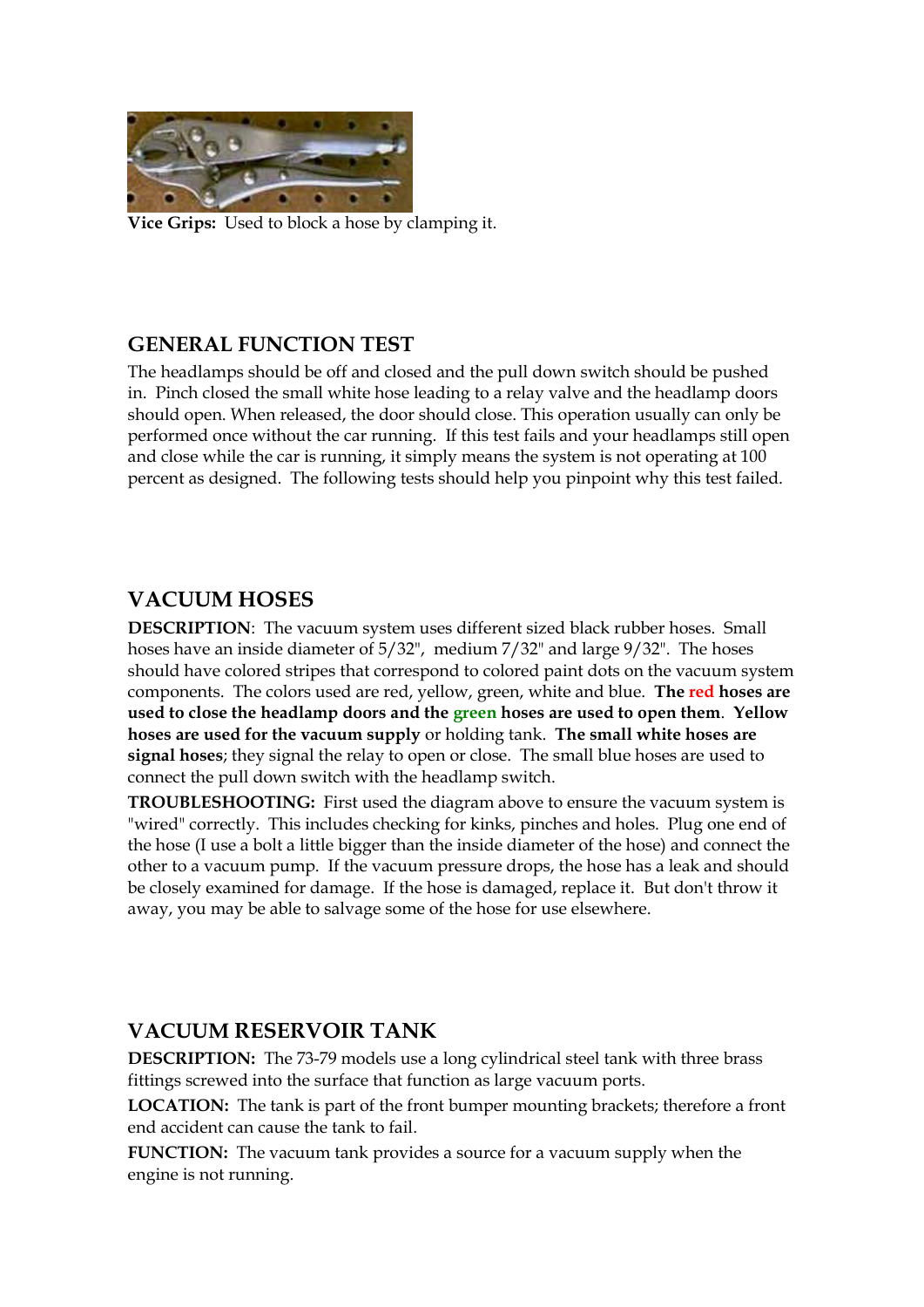**TROUBLESHOOTING:** Plug two of the vacuum ports and connect the vacuum pump to the third. The tank should maintain a vacuum. If the tank will not hold a vacuum, then it can be replace or possible repaired.

# **VACUUM CHECK VALVE**

**DESCRIPTION:** The check valve has 3 vacuum ports; two on one side and one on the opposite.

**LOCATION:** The check valve is near the rear of the carburetor, close to the intake vacuum fitting on the manifold.



**FUNCTION:** The check valve enables the vacuum tank to store a vacuum supply when the engine is not running by preventing air from escaping.

**TROUBLESHOOTING:** The check valve permits air to flow in one direction. Air can only pass from the side with the 2 ports, towards the side with the single port. You should be able to blow into either of the 2 ports opposite the single port. These 2 ports should hold vacuum when attached to a vacuum pump as long as the adjacent port is plugged. The end with the single port should not maintain vacuum pressure and you should not be able to blow air into this port. A leaking check valve may cause the headlamps to open when the engine is turned off; but this depends on the condition of the rest of the headlight vacuum system. A bad check valve, where air travels in both directions, will allow all the air to escape from the holding tank and prevent operation of the headlights while the car is turned off. A clogged check valve will prevent vacuum from being supplied to the system.

### **VACUUM FILTER**

**DESCRIPTION:** White plastic with a vacuum port on each end.

**LOCATION:** The filter is near the rear of the carburetor, close to the intake vacuum fitting.



**FUNCTION:** The filter prevents contaminating particles from entering the engine.

**TROUBLESHOOTING:** Hold the filter up to bright light, and look into the ports to examine the filter. If it is extremely soiled, it should be replaced with a new one. Ensure it is replaced the in the same orientation as is was removed or particles in the filter will be sucked into the engine. A cracked or leaking filter may allow dirt particles into the engine, and will cause a vacuum leak.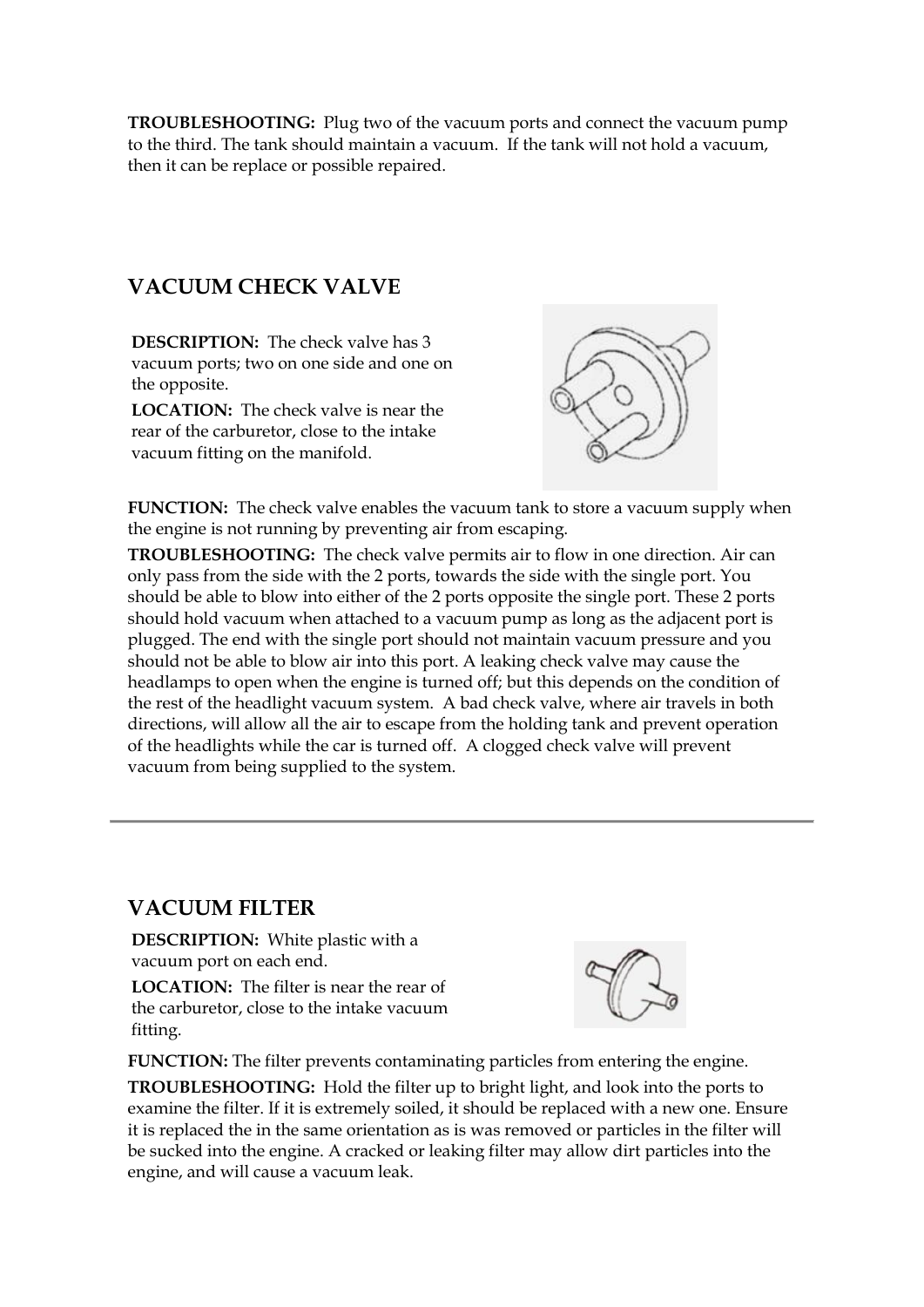**DESCRIPTION:** Pie pan shaped with a single internal diaphragm attached to a threaded shaft that is visible externally. The threaded shaft is protected by a cone shaped boot. Each actuator has 2 vacuum ports. The front port is straight and identified by a green dot; the rear port is curved and identified by a red dot

**LOCATION:** Mounted to the rear of each headlamp housing with 4 flanged lock nuts.

**HEAD LAMP ACTUATORS** [Click here](http://spectracreations.com/corvette-101/images/actuator.jpg) for a diagram of internal actuator operation.



**FUNCTION:** The headlamp actuators open or close the headlamp doors. More specifically, the green hose opens the headlamp doors and red closes them. **TROUBLESHOOTING:** Perform the following two steps in order.

**1.** With headlamps in the closed position, disconnect the large **red** hose and attach the vacuum pump. If the vacuum pressure holds, the internal diaphragm is good. If the vacuum pressure drops, the internal diaphragm is leaking and the actuator must be replaced.

**2.** With the headlamps in the open and locked position (if the headlamps will not open normally, try opening them manually by pushing them up from the front underside of the vehicle), disconnect the large **green** hose and attach the vacuum pump. If vacuum pressure holds, the internal diaphragm and rear sealing grommet are both good. If the vacuum pressure drops, replace the grommet. **NOTE:** If you do not open the headlamps prior to this test, applying vacuum to the port should slowly open the headlamps until they are completely open. At this point this port should hold a vacuum.

# **MANUAL OVER RIDE "PULL DOWN" SWITCH**

**DESCRIPTION:** The manual over ride switch is black plastic push-pull switch with 2 small vacuum ports. The upper port is identified by a white dot and the lower port

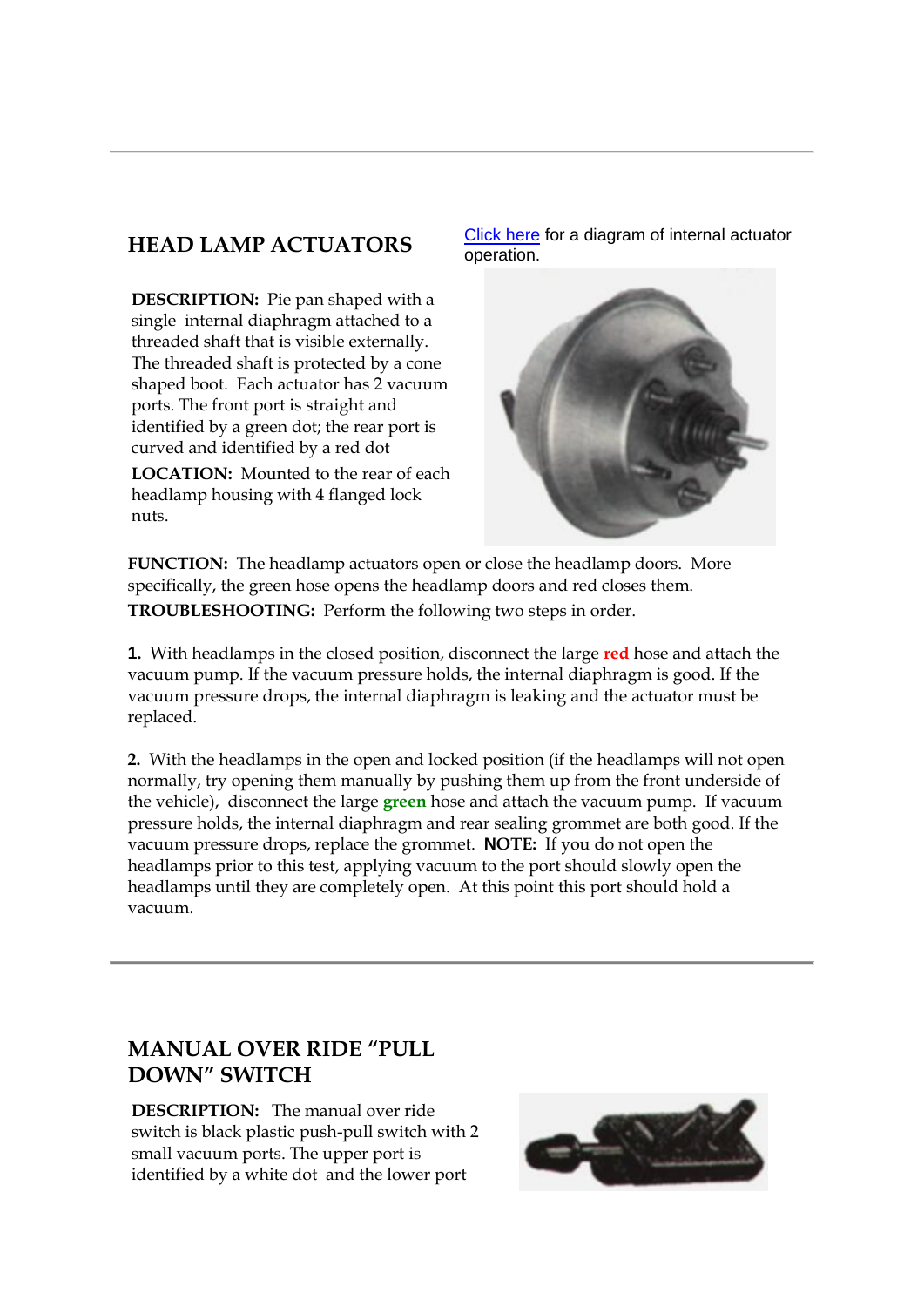by a blue dot. **LOCATION:** Mounted under the dash near the steering column.

**FUNCTION:** The headlamp actuators open or close the headlamp doors.

**TROUBLESHOOTING:** With the switch closed (pushed up) attach the vacuum pump to the **blue** and block the **white** port; vacuum pressure should hold. Following this, open the switch (pull it down), a vacuum should still be maintained. If you unblock the **white** port, you should be able to look into it and see daylight.

# **HEAD LAMP RELAY VALVE**

**DESCRIPTION:** Disk shaped steel with an internal diaphragm attached to a black plastic shaft. The upper steel housing has one small metal port connected to a small **white** vacuum hose. The black shaft has 3 vacuum ports connected to large vacuum hoses. The top port is used to supply vacuum to the actuators to close the headlamps. It is marked with the letter "**R**" and a **red** dot; **red** hose. The center port is the vacuum supply marked with the letter "**Y**" and a **yellow** dot; **yellow** hose. The bottom port is used to open the headlamps and is marked with the letter "**G**" and a **green** dot; **green** hose.



**LOCATION:** The relay valves are mounted between the headlamps.

**FUNCTION:** Relay valves control vacuum to the headlamp actuators to open and close the doors.

**TROUBLESHOOTING:** Disconnect all 4 vacuum hoses. Remove the filter at the base of the relay and inspect it for damage and to make sure it isn't clogged. If it is clogged, the headlamp doors may open slowly.

**1.** Block off the **green** port and attach the vacuum pump to the **yellow** port. Vacuum pressure should be maintained. If not, the relay should be replaced. Failure of this test does not mean the relay will not function at all. What it does mean is that once the car is turned off, the holding tank will not hold a vacuum because the yellow port is always open to the vacuum storage tank.

**2.** Apply vacuum to the small metal port and note if the valve moves freely up towards the diaphragm. If is doesn't, the valve is frozen and the relay needs